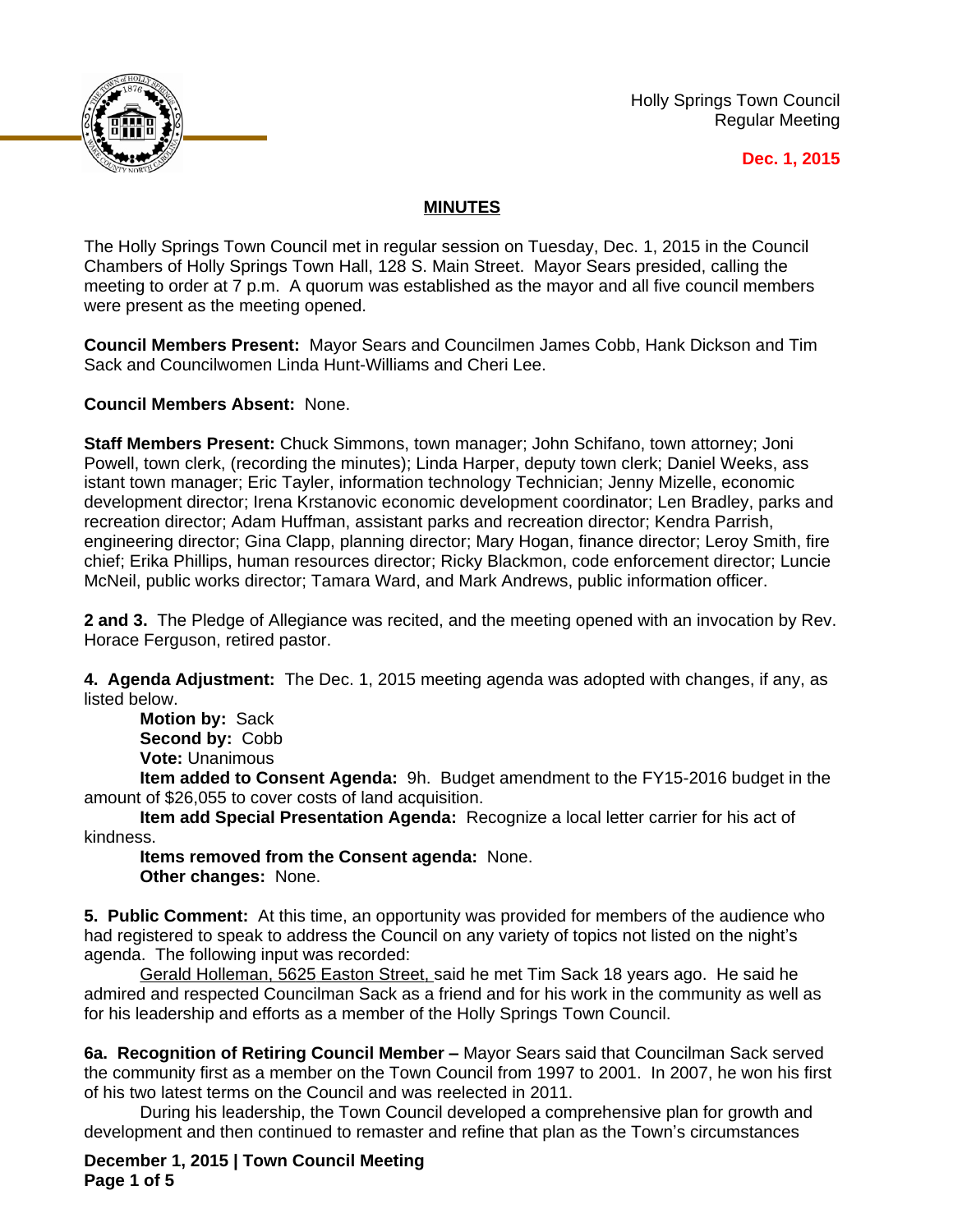changed over time. Councilman Sack invested efforts into numerous projects to provide critical transportation improvements for the Town; abundant water and sewer capacity for the future of Holly Springs; to attract vital non-residential development to the community; and to provide for the parks, recreation and leisure facets of a high quality of life in Holly Springs.

Councilman Sack wore the leadership mantel, but he was equally comfortable in the background, wearing sweatpants to unpack boxes of books to stock shelves for the new Wake County library when it prepared to open. He was there to serve, whether it was to pick up garbage along the highway, to talk to his neighbors and friends in support of a water or a parks bond, or to hammer nails to provide a handicap ramp for a local resident in need.

Mayor Sears said Holly Springs is a better place than it was in 1997 and better than it was in 2007, and that is the highest compliment you can pay to an elected local government official.

Mayor Sears presented Councilman Sack with mementos as he departs his office.

Mr. Sack thanked the Council, staff and his wife for being part of his work in the community and while serving on the Town Council.

**Action:** None.

## **Special Presentation:**

Mayor Sears commended and recognized a local letter carrier who came to the aid of a resident who had just suffered a stroke. Mr. Bob Newton provided assistance and comfort to the patient, and the family is grateful for his service and kindness.

Ms. Cynthia Morgan, said that on October 22, 2015, her 69-year-old mother, Irene Wells Belcher, had a stroke while she was getting dressed upstairs at her home, 204 Holly Green Lane. Absolutely frightened as she was suddenly unable to move her right side she was determined to get downstairs for help. She maneuvered her way down stairs to the glass front storm door and started banging on it for attention, Ms. Morgan said. She said her mother could hear the mail truck approaching, so she was trying to bang harder and harder for his attention.

Fortunately, on that particular day, Bob Newton, was earlier than normal, and he also was getting out of his truck to deliver a package to a neighbor. Thank goodness, Ms. Morgan said, he was able to hear and see her mother banging the glass for help. He approached her and immediately called 911.

Although her speech was difficult to understand, he could determine that she wanted him to call her daughter at work and directed him to her cell phone which contained her cell phone number. Ms. Morgan said she answered the call that day and Bob was so calm and so nice and he assured her he would stay with her mother until help arrived.

Mayor Sears presented Mr. Newton with a certificate of commendation in recognition and grateful appreciation for the service and emotional support he provided to a local family in need of medical assistance during an emergency on Oct. 22, 2015. Mayor Sears thanked him for his quick reaction and calm reassurance during a stressful time.

**Action:** None.

**7a. Organizational Meeting: Oaths of Office** - Mayor Sears explained that the Holly Springs Town Council is to hold an organizational meeting at the first regular meeting in December following a municipal election. During the Organizational Meeting, the newly-elected officials (including incumbents) are administered the Oath of Office.

Ms. Powell administered the oath of office to Councilman-elect Thomas O'Brien and re-elected Councilwoman Cheri Lee.

A new quorum was established as the mayor and all five council members were present as the meeting resumed.

**Council Members Present:** Mayor Sears and Councilmen James Cobb, Hank Dickson and Tom O'Brien and Councilwomen Linda Hunt-Williams and Cheri Lee.

**Council Members Absent:** None

**December 1, 2015 | Town Council Meeting Page 2 of 5**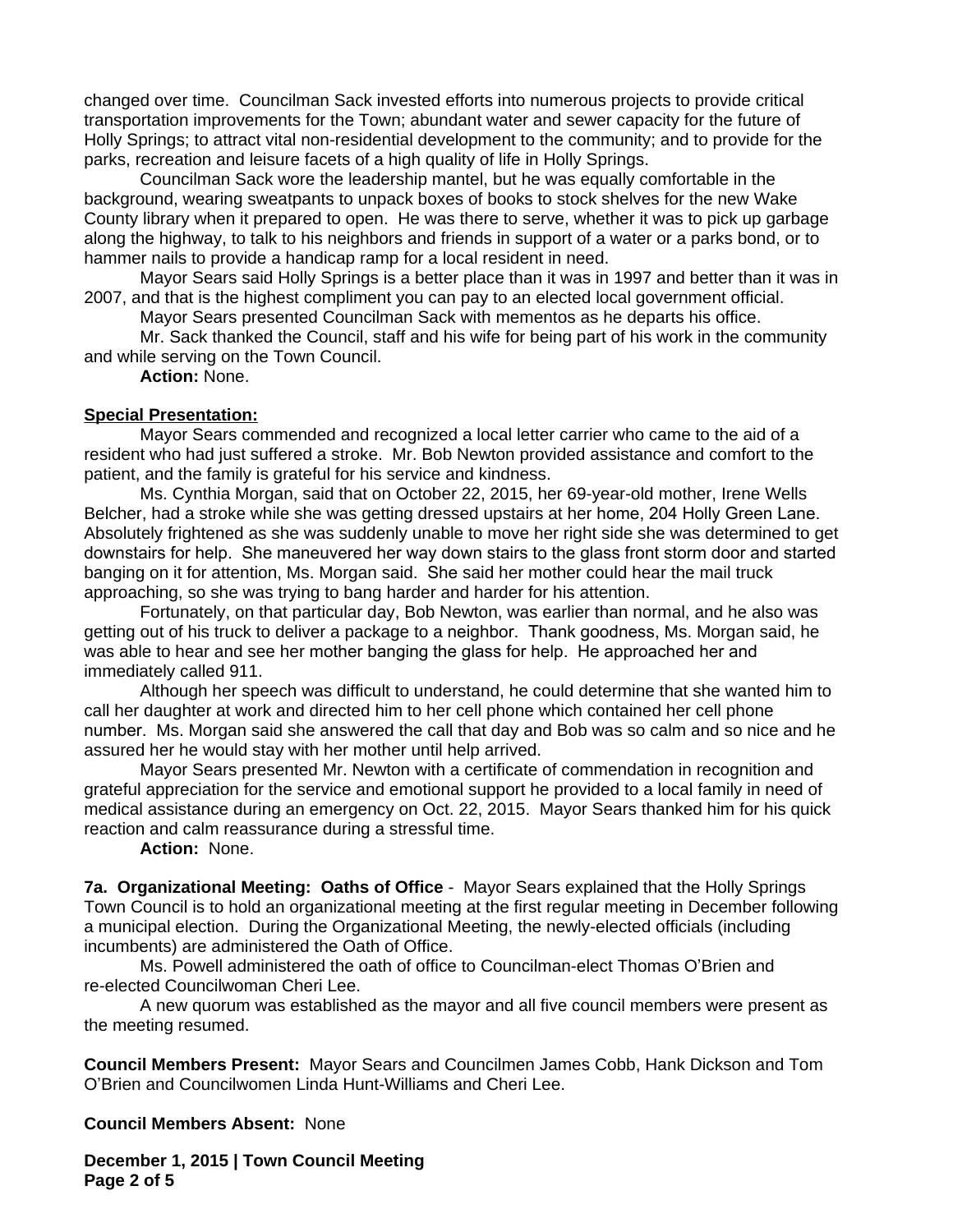**7b. Organizational Meeting: Election of Mayor Pro Tempore** - Mayor Sears explained that a part of the Organizational Meeting is the election of a council member to serve as mayor pro tempore, serving as vice chairman of the council and as mayor during the absence or disability of the mayor.

Mayor Sears opened the floor for nominations for mayor pro tem.

Councilman Cobb was nominated and elected by acclamation.

Councilman Cobb will serve as mayor pro tem through the next Organizational Meeting, which will be held in December 2017 following the next municipal election.

**7c. Organizational Meeting: Appointment of Holly Springs Representatives** – Mayor Sears said that the Town Council is to appoint and/or reappoint representatives of Holly Springs to various board, commissions, committees and task forces.

He then reviewed a list of those who had expressed an interest in individual positions.

Mayor Sears reported that the terms on these agency representatives would expire at the next Organizational Meeting in 2017.

Nominations to the agencies were as follows:

- **Linda Hunt Williams** to the Triangle J Council of Governments Board with **Hank Dickson** as alternate.
- **Laura Holloman** to Triangle J Smart Growth Committee with the s**enior planner (tbd)** as alternate.
- **Mayors Sears** to Transportation Advisory Committee of CAMPO with **Jimmy Cobb** as alternate.
- **Kendra Parrish** and **Aaron Levitt** to TCC of CAMPO.
- **Cheri Lee** to the Holly Springs Parks and Recreation Advisory Committee with **Hank Dickson** as alternate and Events Representative.
- **Jimmy Cobb** to the Holly Springs Technical Review Committee with **Tom O'Brien** as alternate.
- **Linda Hunt Williams, Cheri Lee** and **Hank Dickson** to the civic organization grant program committee.
- And **Pete Utley** to a Mayor's Special Committee on Bullying in Schools.

 **Action:** The Council approved a motion to appoint the above-named officials to represent Holly Springs on area boards and commissions.

**Motion By:** Williams **Second By:** Cobb **Vote:** Unanimous.

**7d. Town Council Meeting Calendar –** Mayor Sears said while the Town Council meets at 7 p.m. the first and third Tuesday of each month, an official calendar of these meetings is adopted by the Town Council and filed each year in the Town Clerk's office for the public. By adopting an official schedule each calendar year, the Town Council also has the opportunity to consider in advance any conflicts the regular meeting schedule may have with events or holidays and make changes to times or dates accordingly.

This year, there appears to be one holiday event conflict. The Town of Holly Springs holds its annual Independence Day celebration on July 5. The mayor asked if the Council wanted to cancel the July 5 meeting to avoid a conflict with this event, and the Council agreed to do so.

**Action:** The Council approved a motion to adopt the Calendar Year 2016 regular meeting schedule with the cancellation of the July 5 meeting.

**Motion By:** Williams **Second By:** Cobb **Vote:** Unanimous.

**December 1, 2015 | Town Council Meeting Page 3 of 5**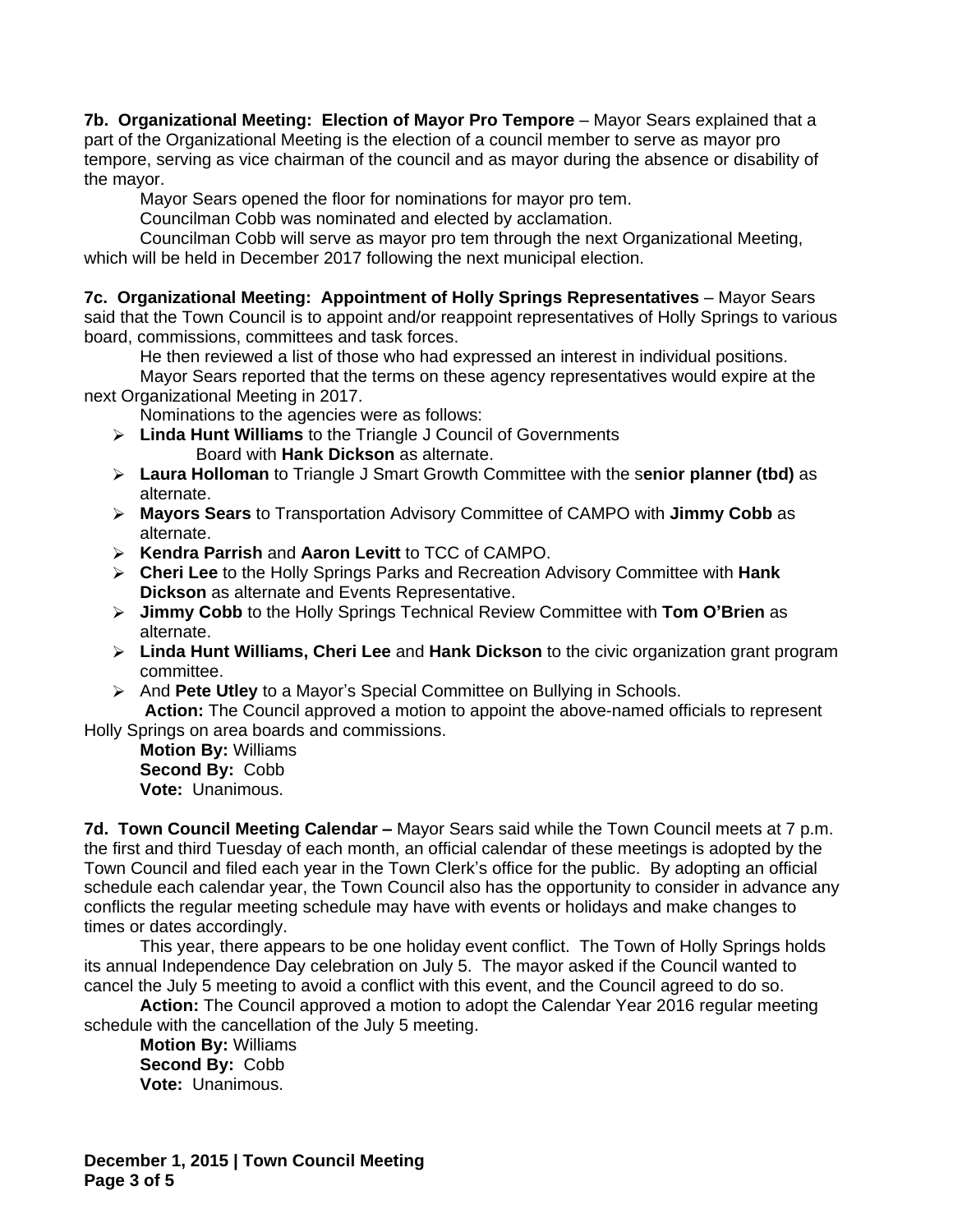**8a. Town's Co-Working Space -** Ms. Mizelle said a Request for Proposals for a co-working operator was issued Aug. 19 with a response due date of Oct.12. A committee consisting of Scott Manning, Executive Director of the Holly Springs Chamber of Commerce; and staff members Irena Krstanovic, Daniel Weeks, Jeff Wilson and Ms. Mizelle reviewed the proposal submitted by Jon Harol of Lighthouse Recruiting and held an interview with Mr. Harol on Nov. 2, 2015. She said staff has had subsequent discussions about the proposal with Mr. Harol and with Mr. Simmons and are recommending that staff enter into negotiations for lease terms for the soon-to-be-vacated Holly Springs Police Department building.

Ms. Mizelle introduced Mr. Harol to the Town Council at this time, and he provided an overview of his experience and business model.

**9. Consent Agenda:** The Council approved a motion to approve all items on the Consent Agenda. The motion carried following a motion by Councilman Cobb, a second by Councilman Dickson and a unanimous vote. The following actions were affected:

9a. Minutes – The Council approved minutes of the Town Council's meeting held Nov. 17, 2015.

9b. Resolution 15-32 – The Council adopted Resolution 15-32 directing the town clerk to investigate the sufficiency of annexation petition A15-05 and setting a public hearing on the question of annexation for Tuesday, Dec. 15, 2015.*A copy of Resolution 15-32 is attached to these minutes.*

9c. Resolution 15-33 - The Council adopted Resolution 15-33 directing the town clerk to investigate the sufficiency of annexation petition A15-06 and setting a public hearing on the question of annexation for Tuesday, Dec. 15, 2015. *A copy of Resolution 15-33 is attached to these minutes.*

9d. Budget Amendment Report - The Council received monthly report of amendments to the FY 2015-16 budget approved by the town manager. *A copy of the budget amendment report is attached to these minutes.*

9e. Resolution 15-34 – The Council adopted Resolution 15-34 certifying the 2015 official zoning map.*A copy of Resolution 15-34 is attached to these minutes.*

9f. Fire Department New Vehicle - The Council authorized purchase of vehicle for the fire department.

9g. Comprehensive Fire Department Strategic Study – The Council approved to retain the consulting firm of Fitch and Associates for \$34,500 to complete a comprehensive fire department strategic study.

9h. Budget Amendment, \$26,055 – The Council adopted an amendment to the FY15-2016 budget in the amount of \$26,055 to cover costs of land acquisition. *A copy of the budget amendment is attached to these minutes.*

**10a. Certified Site Contract** – Ms. Krstanovic said staff issued a Request for Qualifications on Oct. 29 to 18 engineering firms to help the Town prepare studies required in the application process for a certified site for economic development. She said eight responses were received. A committee made up of staff members Elizabeth Goodson, Laura Holloman, Ms. Krstanovic and Jenny Mizelle reviewed the eight proposals and selected four firms to be interviewed. Interviews took place Nov. 23 and 24.

Ms. Krstanovic presented a summary of the process to the Town Council and requested authorization to enter into contract negotiations with Timmons Group. She noted that the cost of this work is kept in check by about half because so much work has been completed in-house. Ms. Krstanovic said Town Attorney John Schifano will review the contract, and it will be placed on the Dec. 15, 2015 Consent Agenda for the Council's action on the final draft

**Action:** The Council approved a motion to authorize staff to enter into contract negotiations with Timmons Group to assist the Town in preparing studies required in the application process for a certified site for economic development.

**Motion by:** Dickson

**December 1, 2015 | Town Council Meeting Page 4 of 5**